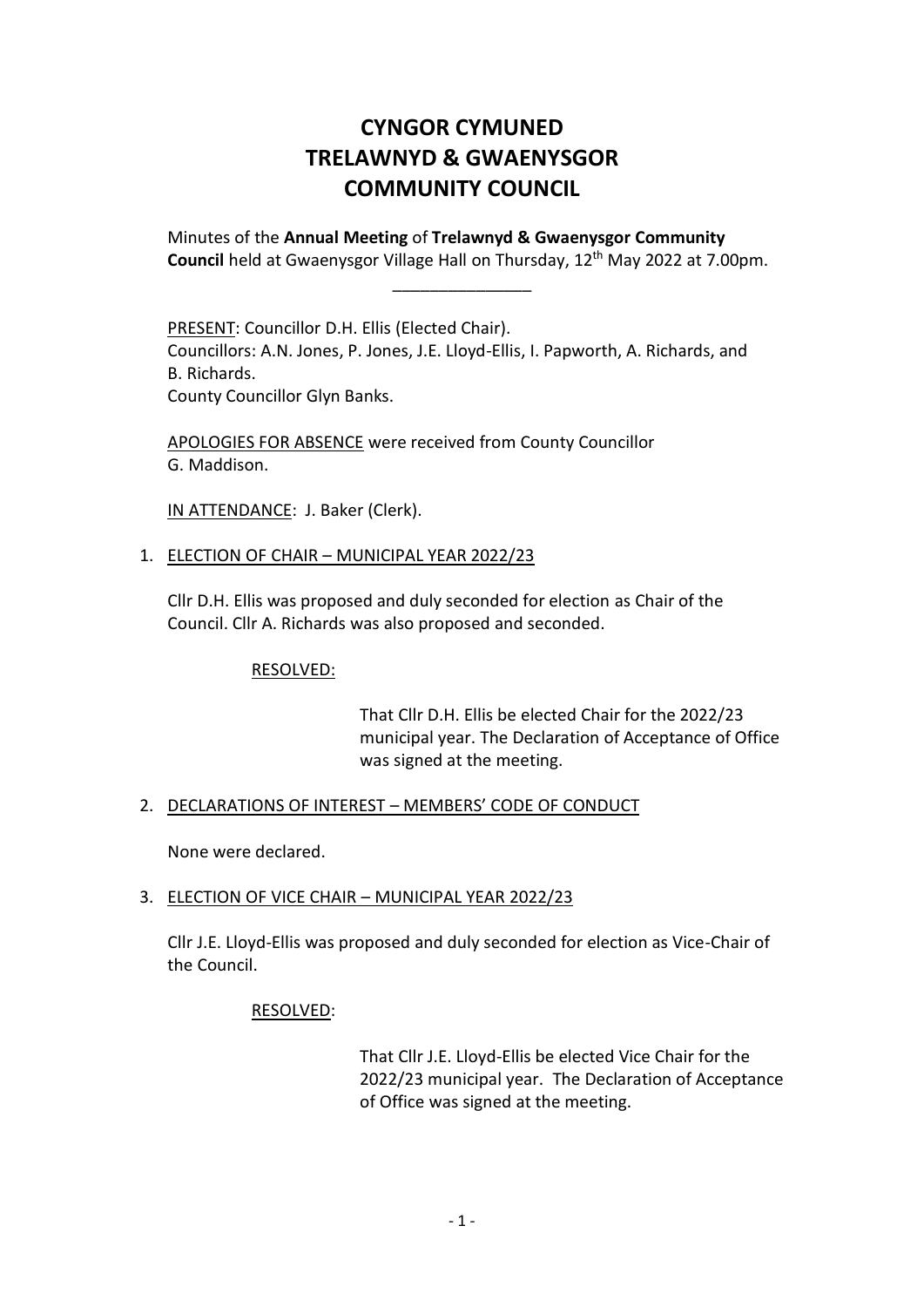# 4. CO-OPTION ARRANGEMENTS FOR CASUAL VACANCIES ON THE COUNCIL DUE TO INSUFFICIENT NOMINATIONS

The Clerk explained the co-option procedure which was based on the legislation and best practice guidelines. Two appointments by co-option were required to fill the vacant positions for the ward of Gwaenysgor.

# RESOLVED:

That the Clerk arranges for the Notice of Co-option advert to be completed and circulated on the website and noticeboards. The closing date would be Wednesday 1<sup>st</sup> June 2022. Members would then decide whether to appoint by interview or from written expressions of interest.

# 5. COMMITTEES, WORKING GROUPS & OUTSIDE BODIES

### 5.1. Attendance Report 2022/23

Members received the attendance report for the previous year.

| <b>Councillor</b>         | <b>Total</b>    | <b>Actual</b>     | % Attendance |
|---------------------------|-----------------|-------------------|--------------|
|                           | <b>Meetings</b> | <b>Attendance</b> |              |
| Allen, D.M. (Vice Chair)  | 15              | 12                | 80%          |
| Ellis, D.H.               | 10              | 10                | 100%         |
| Jones, A.N.               | 10              | 9                 | 90%          |
| Jones, M.                 | 15              | 12                | 80%          |
| Jones, P.                 | 10              | 9                 | 90%          |
| Lloyd-Ellis, J.E. (Chair) | 15              | 15                | 100%         |
| Papworth, H.S.            | 7               | 6                 | 86%          |
| Smith, D.J.               | 10              | 9                 | 90%          |
| Whiteway, J.C.            | 10              | 8                 | 80%          |

# 5.2. Appointments to Committees, Working Groups & Outside Bodies 2022/23

# RESOLVED:

That the following appointments be confirmed for the forthcoming year.

### **Committees**

### **Biodiversity Committee**

Cllr P. Jones Cllr J.E. Lloyd-Ellis Cllr I. Papworth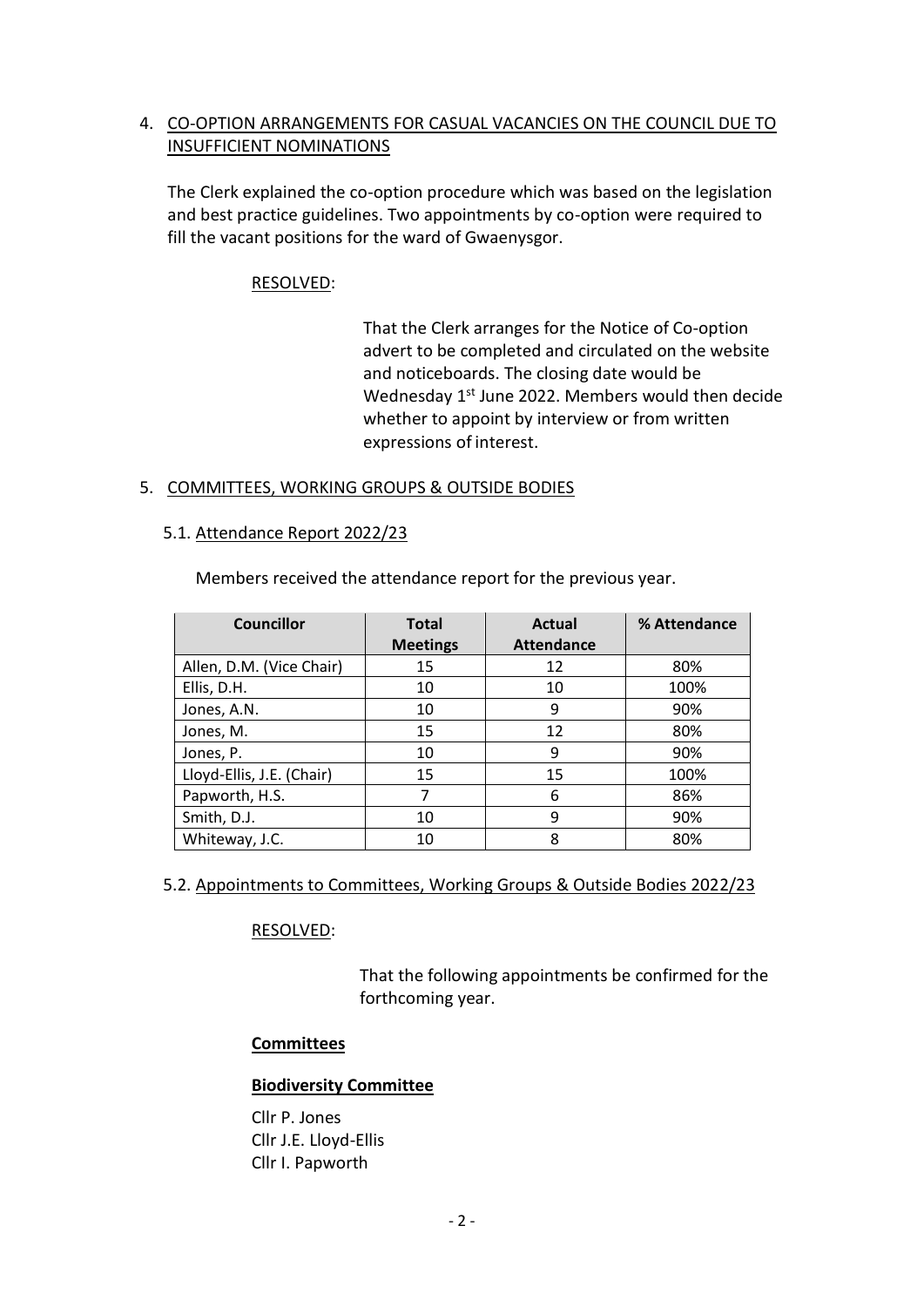External Members: D. Ellis G. Jones K. Manley M. Wenger

#### **Working Groups**

#### **Staffing Sub-Group**

Cllr P. Jones Cllr J.E. Lloyd-Ellis Cllr A. Richards

#### **Gwaenysgor Hill Sub-Group**

Cllr P. Jones

#### **Trelawnyd Village Hall Sub-Group**

D.H. Ellis J.E. Lloyd-Ellis A. Richards B. Richards

### **Outside Bodies**

Cllr D.H. Ellis - Governor, Ysgol Trelawnyd VA School Cllr D.H. Ellis - John Wynne Trust & Cllr A.N. Jones

#### 6. AUTHORITY FOR SIGNING ORDERS FOR PAYMENT

#### RESOLVED:

That the Council's appointed bank (HSBC) honours all cheques and other orders and instructions signed on behalf of the Council by two Members and the Clerk. Authorised signatories were confirmed as D.H. Ellis, J.E. Lloyd-Ellis, and I. Papworth. Clerk to arrange for bank mandate paperwork to be completed.

# 7. MINUTES & MEETINGS

# 7.1. Approval of Minutes

#### RESOLVED:

That the minutes of the following meetings be approved as a correct record.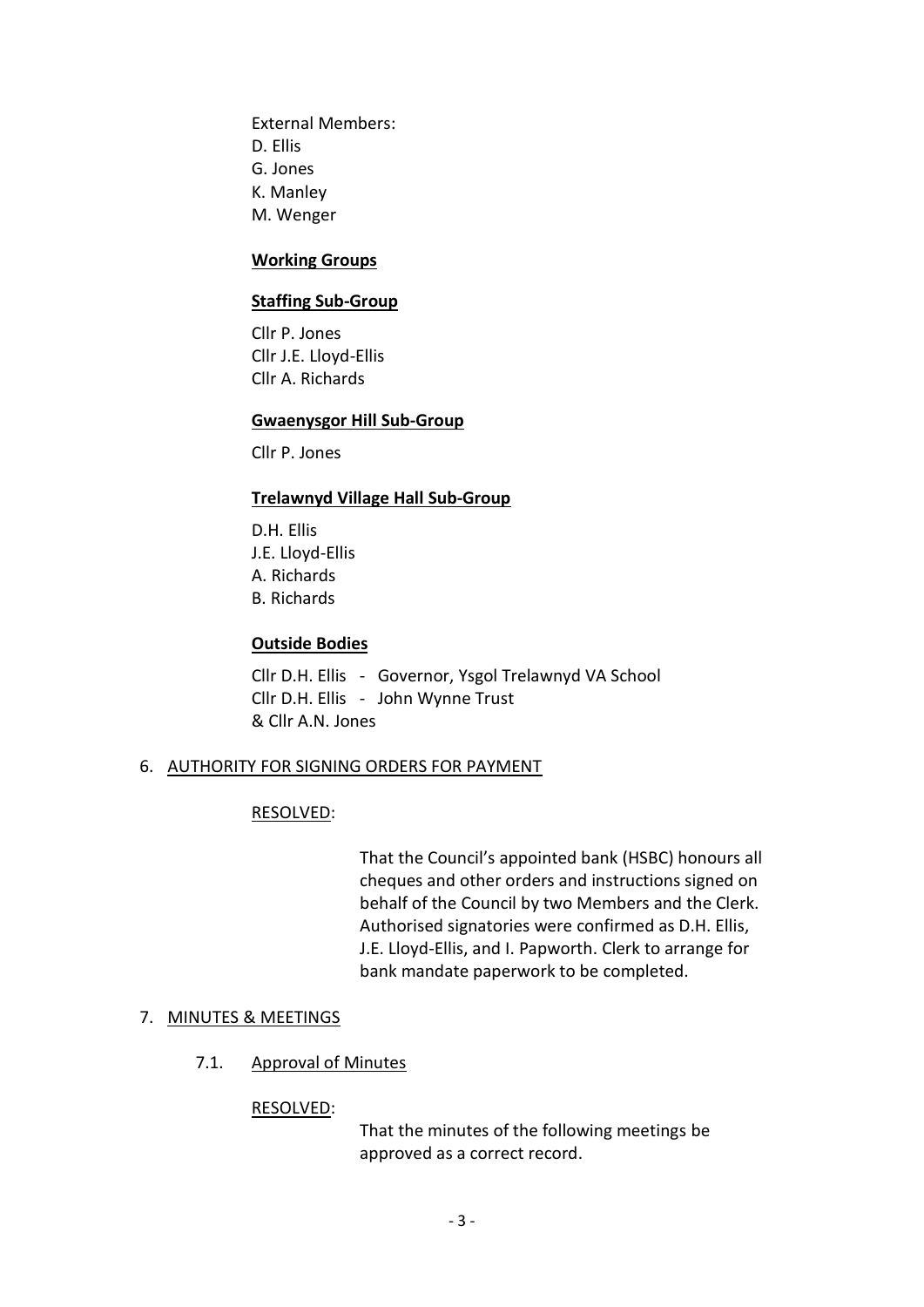- Trelawnyd & Gwaenysgor Council meeting held on Thursday 14<sup>th</sup> April 2022.
- 7.2. Matters Arising from the Council Meeting held on Thursday 14<sup>th</sup> April 2022
	- St. Michaels Church to be added to June meeting agenda.

# 8. TRELAWNYD MEMORIAL HALL LEASE

Members considered the draft lease prepared by the Council's Solicitors. Members discussed the lease term and complexity, and other areas of concern that included the hall being needed as an emergency respite centre, and the owner/landlord not being expected to carry out any works.

Members were resolute with their intentions to move the matter forward and, once the lease was finalised, meet with the new Committee to start the handover process.

# RESOLVED:

That a meeting of the Hall Sub-Group be called for Monday  $16<sup>th</sup>$  May to review the lease and make any necessary revisions. The Clerk would liaise with the Solicitors with a view to a final draft being available by the next Council meeting.

### 9. CLERK'S REPORT

Last year's accounts and annual return were being prepared. They needed to be with the Internal Auditor by next Thursday 19th May. All being well the internal audit report, and the accounts would be presented to the Council at the June meeting for approval before being sent along to the External Auditor.

The Council's grant application to the National Lottery's Awards for All fund for the planting of seven trees around each village for the Jubilee, with protective ring and commemorative plaque installed, had been successful. The application was for £7,000 and the monies would be made available to the Council shortly.

The Council's insurance renewal had been received and included on the May pay run. The total amount due was £1,735.87, in year 2 of the Council's 3 year arrangement with BHIB. While the Council were managing Trelawnyd Village Hall the premium would continue to be high.

The Clerk was in receipt of the next quarter's streetlight electric charge from Scottish Power and stated the unit charge has quadrupled from 12p per kWh to 47p per kWh from March 2022 onwards. The Clerk would approach brokers in a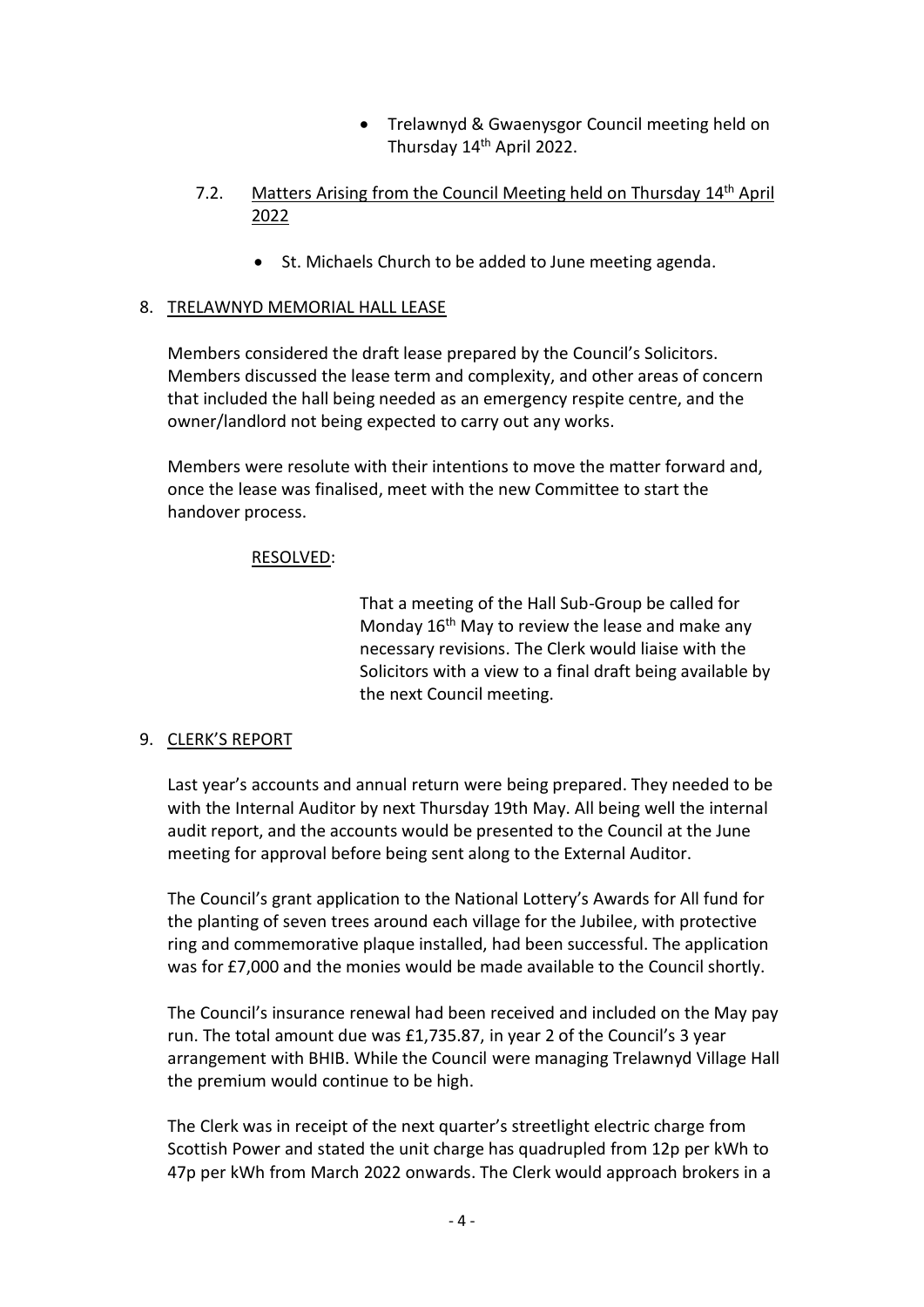couple of months and report back on costing options for the July meeting. The Council did build further provision into the streetlighting budget but not enough to mitigate the confirmed increase.

Compulsory Code of Conduct training was being arranged by the County Council. There were three sessions available, and the training would be held remotely on zoom.

# RESOLVED:

That the Clerk informs the County Council of members' preferred dates to attend the Code of Conduct training.

# 10. COUNTY COUNCILLOR'S REPORT

Cllr Glyn Banks was welcomed to his first meeting. Cllr Banks paid tribute to former County Councillor Tim Roberts and hoped to continue the good work Tim had undertaken in the local community. Cllr Banks would arrange a site meeting with the Chair to discuss local issues of concern.

# 11. REPRESENTATIVE / LIAISON COMMITTEE REPORTS

None reported.

# 12. PLANNING APPLICATIONS

There were no planning applications reported.

# 13. ACCOUNTS FOR PAYMENT

### RESOLVED:

That the following schedule of accounts be approved for payment.

| Voucher<br><b>Number</b> | Payment<br><b>Method</b> | <b>Creditor Name</b>                | <b>Payment Details</b>                     | <b>Amount</b><br>£ | <b>Power</b><br><b>Key</b> |
|--------------------------|--------------------------|-------------------------------------|--------------------------------------------|--------------------|----------------------------|
| 185                      | <b>BACS</b>              | Clerk                               | Reimbursement of<br><b>Office Expenses</b> | 11.28              | ****                       |
| 186                      | <b>BACS</b>              | <b>HMRC</b>                         | PAYE - April 2022                          | 182.20             | $***$                      |
| 187                      | <b>BACS</b>              | <b>Flintshire County</b><br>Council | TMVH Business Rates-<br>April 2022         | 329.50             | ****                       |
|                          |                          |                                     | Total                                      | 522.98             |                            |

### SCHEDULE OF ACCOUNTS – APRIL 2022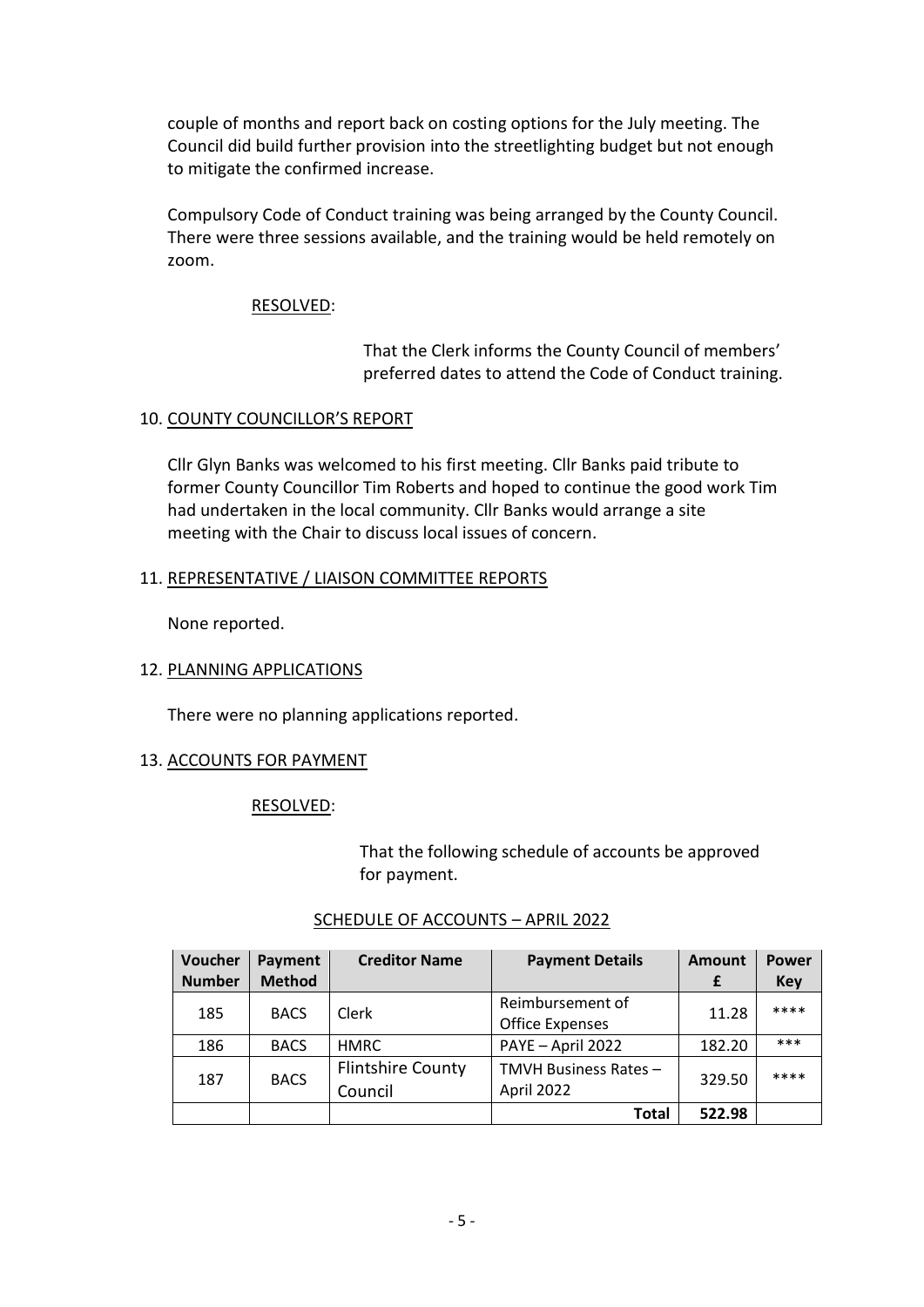#### **Powers to Make Payments:**

- \* The Independent Remuneration Panel for Wales (IRPW) Regulations for the remuneration of members and co-opted members of relevant authorities – Part 5 Community/Town Councils
- // Local Government Act 1948 S.33 /// Local Government Act 1972 S.34
- 
- \*\* Local Government Act 1972 S.137
- \*\*\* Local Government Act 1972 S.112, 151 Local Government Act 1972 S.133
- ^ Local Government Act 1972 S.111
- ^^ Local Government Act 1972 S.144, S.145
- ^^^ Local Government (Miscellaneous Provisions) Act 1976 S.19
- ^^^^ Local Government Act 1972 S.143
- \*^ Local Government Act 1972 S.140
- \*\*^ Local Government Act 1972 S.176
- \*\*^^ Local Government Act 1972 S.13
- \*^^\* Local Government Act 1972 S.34
- Local Government (Misc. Provisions) Act 1953 S.4
- ^^\*\* Local Government Act 1972 S.173, S.174
- ^^^\* Local Government (Miscellaneous Provisions) Act 1976 S.4
- < Local Government Act 1972 S.124
- # Local Government Act 1972 S.142
- ## Representation of the People Act 1983 S.34 (repealed by Representation of the People Act 1985)
- ### War Memorials (Local Authorities' Powers) Act 1923
- #### Litter Act 1983 S.5-6
- \*\*\*\*\* Local Government & Rating Act 1997 S.31
- \*# Parish Councils Act 1957 S.3

### 14. CORRESPONDENCE

Members noted as received the following correspondence that had been previously circulated by the Clerk.

| Ref. | <b>Details</b>                                      | <b>Circulation</b>        |  |
|------|-----------------------------------------------------|---------------------------|--|
|      |                                                     | Date                      |  |
| A    | One Voice Wales News & Training Updates             | Various                   |  |
| B    | Visit Wales News Updates                            | Various                   |  |
| C    | <b>Flintshire County Council Updates</b>            | Various                   |  |
| D    | Hannah Blythyn MS - Bus White Paper                 | 8 <sup>th</sup> Apr 2022  |  |
| E.   | <b>AONB Newsletter</b>                              | 8 <sup>th</sup> Apr 2022  |  |
| F    | Church in Wales - St Michaels Church Update         | 13 <sup>th</sup> Apr 2022 |  |
| G    | Max Wenger - Planting on the Village Green          | 24 <sup>th</sup> Apr 2022 |  |
| н    | Rob Roberts MP Press Release - Flint Cancer Charity | 28 <sup>th</sup> Apr 2022 |  |
|      | Rob Roberts MP - Noise Pollution Hotspots           | 3rd May 2022              |  |
| J.   | Rob Roberts MP - Queens Commemorative Book          | $4th$ May 2022            |  |
| к    | Rob Roberts MP - Local Award Winners                | 6 <sup>th</sup> May 2022  |  |

### 15. VILLAGE ACTIVE TRAVEL PLAN (FOOTPATH PAST THE CROWN)

Cllr J.E. Lloyd-Ellis provided an update on the surveys distributed in the village; further surveys were requested for some addresses. An analysis was handed out with vehicle speed and lack of footpath provision common themes. Once all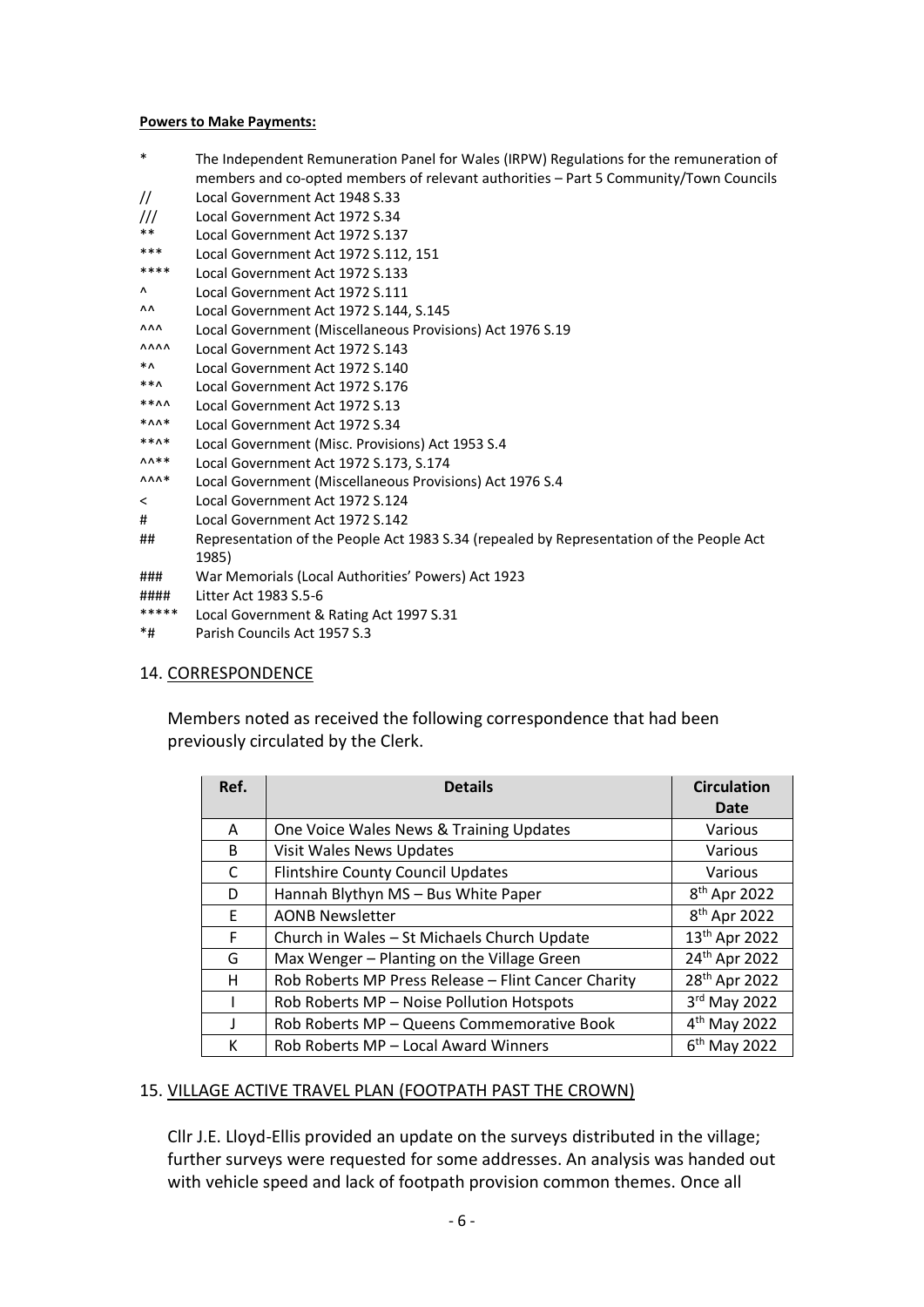surveys were handed in and the analysis updated the County Council would need to be consulted as to the next steps.

# RESOLVED:

That the Clerk contacts the County Council's Streetscene Department to request officer(s) attend a future Council meeting to plan the way forward.

# 16. INDEPENDENT REMUNERATION PANEL FOR WALES REPORT AND DETERMINATIONS 2022/23

The Clerk read out the mandatory and discretionary determinations from the report for members to consider and make appropriate determinations for the Council.

# RESOLVED:

That the following decisions be confirmed:

- 1) Determination 44 (Mandated) The Clerk will pay all members the sum of £150.00 on the June pay run **unless members write to the Clerk to decline this payment**.
- 2) Determinations 45 \* (Senior Payments), 46 (Travel Costs), 47 (Overnight Stays), 48 (Financial Loss), 49 (Attendance Allowance), – these are all discretionary and members voted to **implement** them for the 2022/23 civic year.
	- \* applicable to Chair and Vice Chair only.
- 3) Determinations 50 (Chair Payment), and 51 (Vice Chair Payment) – these are discretionary, and members voted **against** their implementation for the 2022/23 civic year.
- 4) In respect of Determination 49 (Attendance Allowance) which was implemented, the Council is required to produce a scheme for formal adoption. The Clerk will call a meeting of the Staffing Sub-Group to consider this matter further.

### 17. EMAIL FROM SIAN BIRCH, FLINTSHIRE COUNTY COUNCIL

Members considered the email from Sian Birch, concerning the forthcoming Jubilee and the offer of support available.